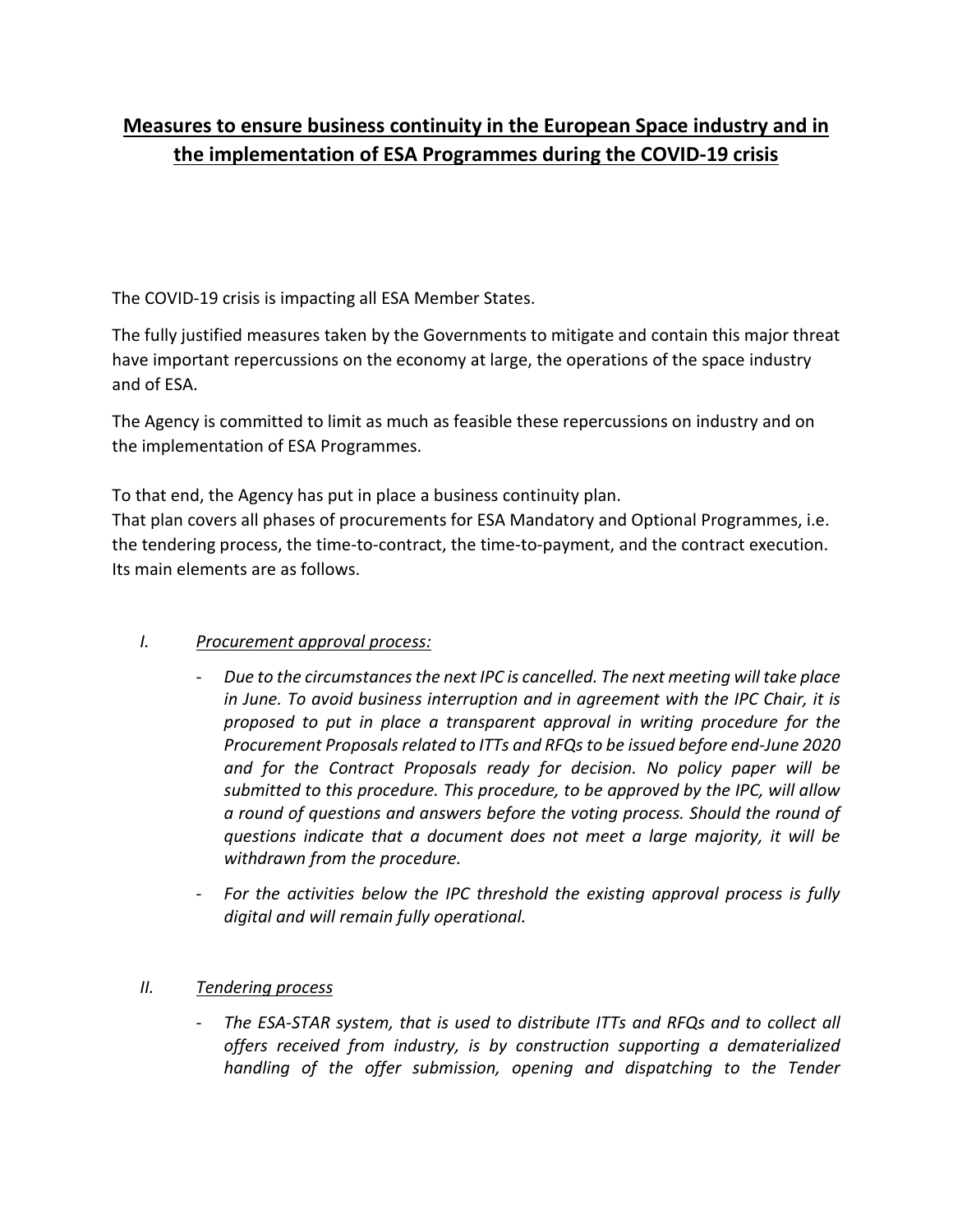*Evaluation Board participants. The ESA IT support services will remain operational and available.*

- *The rules in place, allowing for Tender Evaluation Boards (TEB) to meet by tele/video conference will be reminded and instruction will be given to make use of them, therefore ensuring continuity in the evaluation of the offers received.*
- *Where possible from a programme implementation point of view, ESA will implement a relaxation to the closing dates of ITTs currently falling in March, April and May. This will be done on a case by case basis upon request of interested bidders.*

#### *III. Time-to-contract*

- *To ensure that contracts will continue to be placed, an instruction has been promulgated requiring that negotiations and Kick-off meetings take place by tele/video conference.*
- *An instruction has also been issued authorizing electronic signature by ESA for all contracts, CCN, Work Orders and ATPs irrespective of their value.*

#### *IV. Time-to-Payment*

- *No specific difficulties are anticipated as the electronic handling of invoices is the baseline for almost all contracts.*
- *Approved invoices will be paid by ESA without delays in March, April and May. The situation will be assessed end-April.*

#### *V. Contract execution*

- *In order to support financially industry, and upon request by Industry, ESA will make partial payments against forthcoming milestones in line with the level of technical progress reached to date. Partial payment is initiated via a partial GRN/Invoice raised by industry and approved by ESA in line with the relevant contractual provisions. A Contract Change Notice is not required. Evidence of technical progress will be provided by industry. Prime Contractors will be instructed to flow-down and implement the same throughout their entire consortium to ensure all industrial partners share the benefit, and may be required to provide evidence thereof..*
- *Industry may also request additional advances in ongoing contracts, in particular when needed to accelerate payments to subcontractors. This would require a CCN*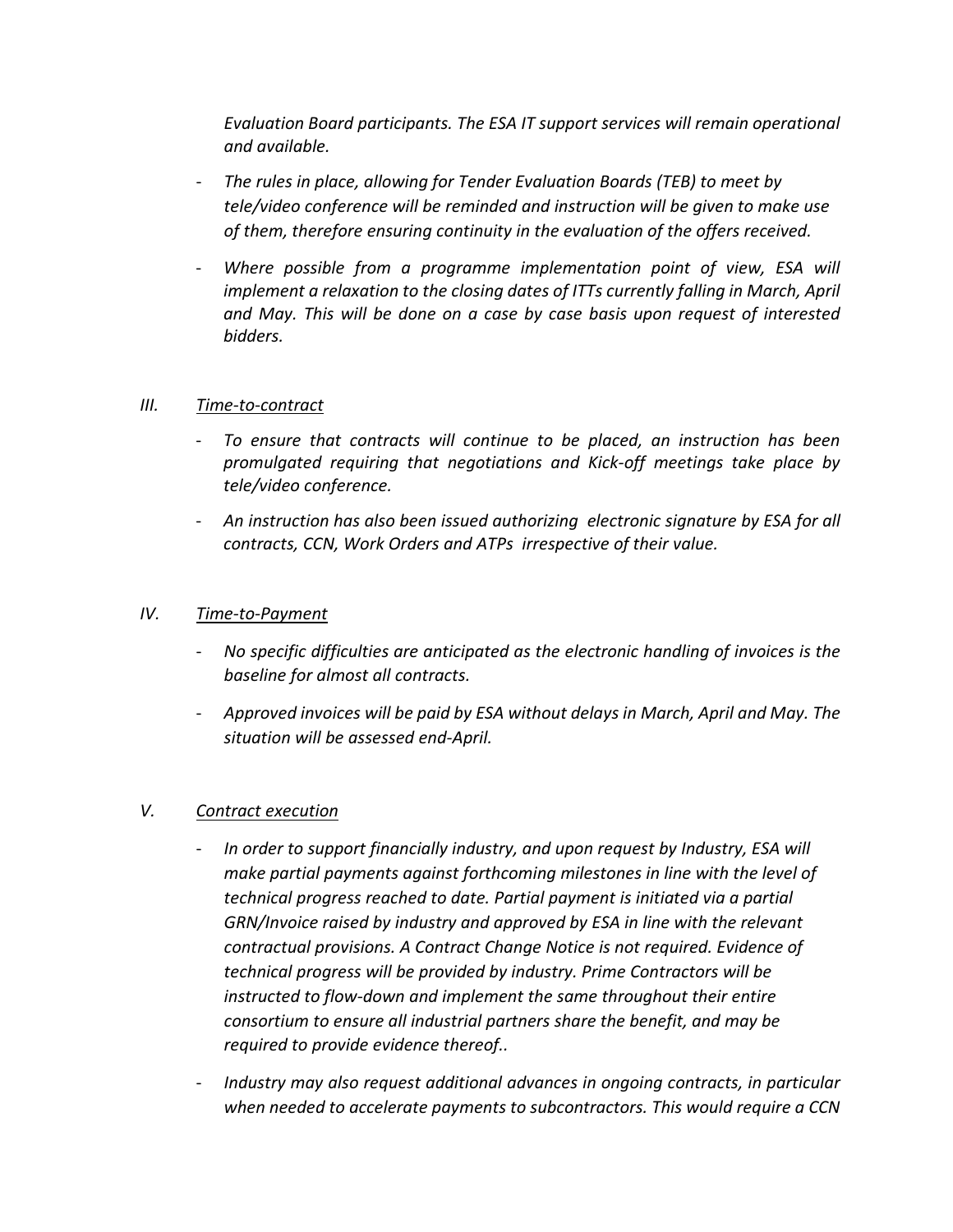*to implement. Such CCN should be subject of electronic signature and submission by email between relevant parties.*

- *Companies with ESA development contracts could be granted for the duration that they have been affected + 1 month (recovery time), waiver of penalties or extension of incentive milestones for epidemic - related delays (to be cascaded through contract primes, if applicable). ESA will be particularly attentive to the impact of COVID 19-related events in contracts with SMEs with regard to their delivery dates.*
- *SMEs may request exceptionally, until end-June, up to 50% advance of (remaining) contract value, (taking into account any advance already granted), instead of the current 35%. The Agency will consider favourably such request, (taking into account any advance already granted and the particular circumstances of the relevant contract). This would be implemented via CCNs.*
- *Retroactive adjustments to contracts shall not be implemented as this is a source of administrative complexity and delay.*
- *While the above measures are implemented with immediate effect between ESA and its contractors, Prime Contractors will be instructed to flow-down and implement the same throughout their entire consortium to ensure all industrial partners share the benefit. In particular, they shall ensure expeditious assessment of technical progress evidence from their subcontractors and ensure expeditious partial payment to their subcontractors.*

In addition to the above, ESA has put in place a dedicated, virtual COVID-19 Desk, under the form of the e-mail address [industry.covid19@esa.int,](mailto:industry.covid19@esa.int) where ESA suppliers can address any question they might have in relation to the COVID-19 and its impact on their business with the Agency. This Desk is meant for general questions, and, for the sake of its efficient functioning, the following should be observed:

> - For questions or clarifications on on-going procurement actions, potential tenderers are requested to abide to communicating exclusively with the point of contacts identified in the cover letter of the corresponding ITT's/RFQ's.